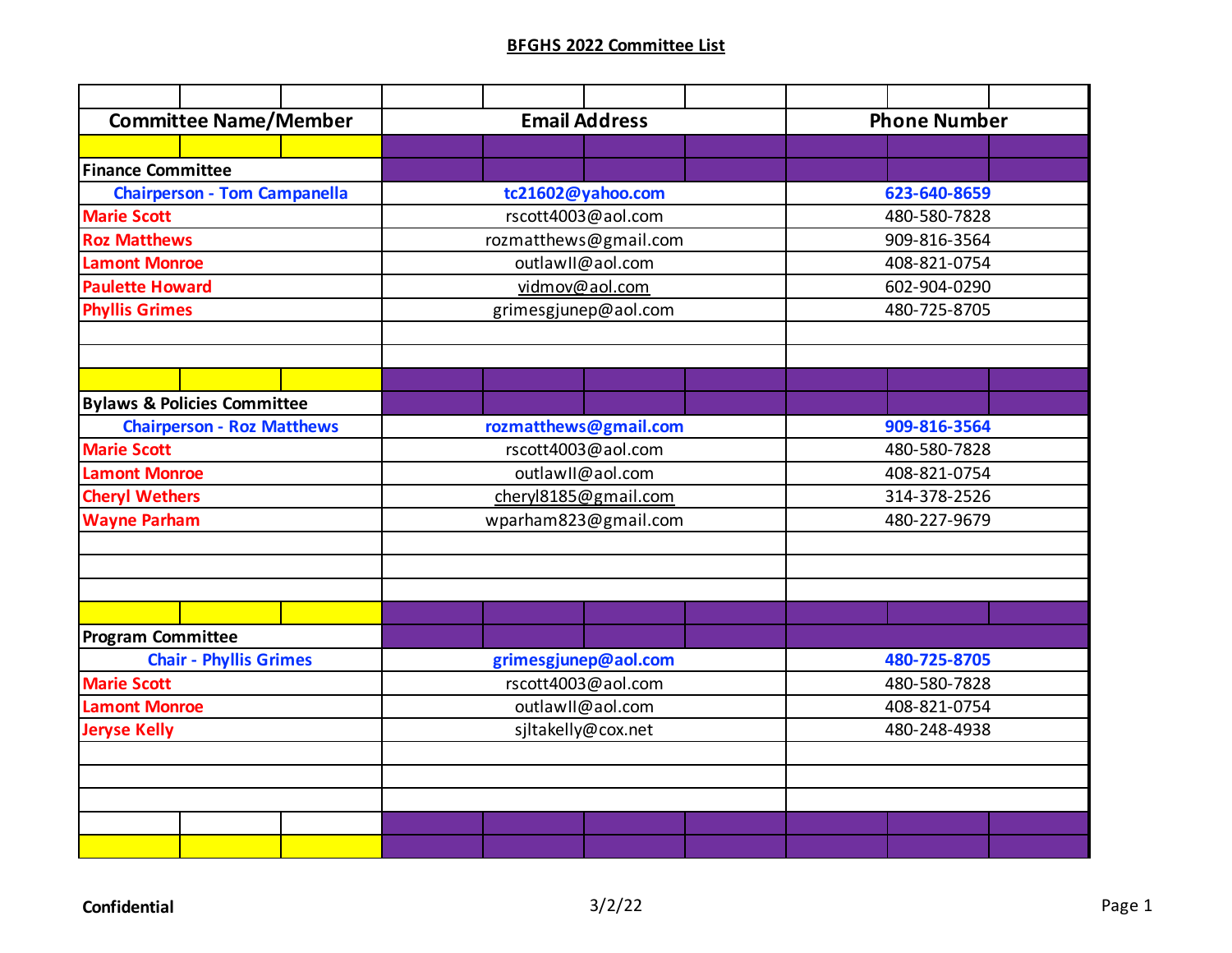| <b>Membership Committee</b>              |                         |              |  |  |
|------------------------------------------|-------------------------|--------------|--|--|
| <b>Chairperson - Lamont Monroe</b>       | outlawll@aol.com        | 408-821-0754 |  |  |
| <b>Marie Scott</b>                       | rscott4003@aol.com      | 480-580-7828 |  |  |
| <b>Jeryse Kelly</b>                      | sjltakelly@cox.net      | 480-248-4938 |  |  |
| <b>Mary Bowden</b>                       | marymorganaz@yahoo.com  | 480-720-1607 |  |  |
| <b>Claudia Hopson</b>                    | claudiahopson@gmail.com | 480-209-6312 |  |  |
|                                          |                         |              |  |  |
|                                          |                         |              |  |  |
|                                          |                         |              |  |  |
|                                          |                         |              |  |  |
| <b>Social Media/Technology Committee</b> |                         |              |  |  |
| <b>Chairperson - Jeryse Kelly</b>        | sjltakelly@cox.net      | 480-248-4938 |  |  |
| <b>Andrew Hurst</b>                      | ahurst1@gmail.com       | 718-598-6142 |  |  |
| <b>Lamont Monroe</b>                     | outlawII@aol.com        | 408-821-0754 |  |  |
| <b>Margret Hangan</b>                    | shrineinfo@yahoo.com    | 760-455-3024 |  |  |
| <b>Linda Morris</b>                      | zelany806@gmail.com     | 602-821-6065 |  |  |
| <b>Anastasia Wright</b>                  | aewnstl@gmail.com       | 314-322-8728 |  |  |
|                                          |                         |              |  |  |
|                                          |                         |              |  |  |
|                                          |                         |              |  |  |
| <b>Nominating Committee</b>              |                         |              |  |  |
| <b>Chairperson - Linda Parham</b>        | Indprhm@aol.com         | 602-561-7355 |  |  |
|                                          |                         |              |  |  |
|                                          |                         |              |  |  |
|                                          |                         |              |  |  |
|                                          |                         |              |  |  |
|                                          |                         |              |  |  |
|                                          |                         |              |  |  |
|                                          |                         |              |  |  |
|                                          |                         |              |  |  |
|                                          |                         |              |  |  |
|                                          |                         |              |  |  |
|                                          |                         |              |  |  |